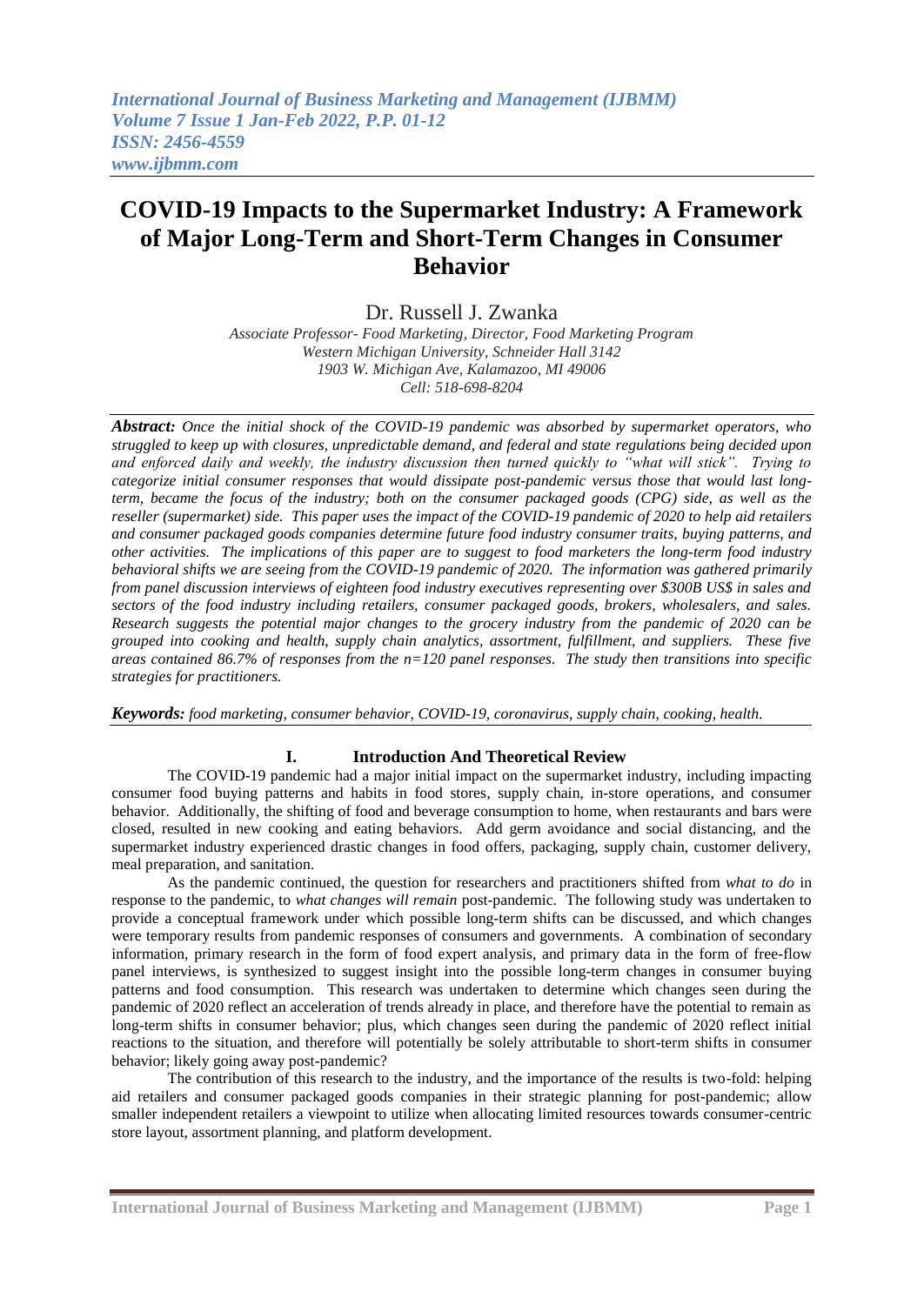# *1.1 Pandemic consumer behavior responses*

Many studies point to various consumer responses to major events, like a pandemic, including careless in-store behavior, seeking new services, panic buying, cooking behavioral changes, sensitivity to the in-store environment, and moving to online shopping for groceries (Erikkson and Stenius, 2020). Reactions to major global disasters point to responses along the lines of governmental policy, generational cohort, demographic, and stockpiling (Baker, 2020; Zwanka and Buff, 2020; Kelley, 2021). Mathur et al (2003) point to stressful life events resulting in intensification or changes in consumption habits, as stress-relief mechanisms. Replenishing items has also been cited as consumer drivers translated into buying patterns (Larson and Shin, 2018). Debevec et al. (2013) point to major cataclysmic events producing a change in society and values, especially as applied to generational cohorts. Rational and irrational panic-buying is a normal reaction to events like the pandemic (Martin-Neuninger and Ruby, 2020; Sterman and Dogan, 2015).

### *1.2 Pandemic consumption responses*

Other studies suggested patterns of increased acquisition and buying demonstrated immediately after the event which was followed by decreased consumption in the long-term; with some respondents indicating they were no longer willing to over-consume, less likely to overspend, and more careful in their choices (Kennett-Hensel, Sneath & Lacey, 2012). Consumption, in non-pandemic times, involves need recognition, alternative evaluation, purchase, use, and evaluation of products and services (Mehta et al, 2020; Valaskova et al, 2015). Flatters and Willmott (2015) linked purchasing goods to maximizing utility, satisfaction and joy. Solomon (2016) related these individual factors to micro consumer behavior, and pointed to social issues creating macro consumer behavior.

# *1.3 Pandemic economic and career responses*

Related to the economy, job displacement and career vectoring will impact the workplace; with subsequent impact on purchase patterns. The shift towards entrepreneurship and gig work was underway even before the pandemic among youth, who are three times as likely to be unemployed as adults over the age of 25. The normal service and hospitality industry jobs are just not there (Kelley, 2021). Griffith, O'Connell and Smith (2016) report households responded to worsening economic conditions "smoothing two aspects of consumption" by switching to calories that were cheaper in real terms. The result was increased shopping effort and decreased consumption by changing the nature of the shopping basket (Ibid, p.274). Steenkamp and Maydeu-Olivares (2015) found consumer traits largely stable, but stated stability does not preclude change after cataclysmic shifts in buying power. They also noted consumers price consciousness was more susceptible to changes in the external environment than any other traits (Ibid., p. 302). We could expect consumers to manifest price sensitivity post- COVID-19.

# *1.4 Pandemic essential employee impact*

Regarding employee treatment, the supermarket workers were forced to complete their normal tasks, while also being asked to monitor customer adherence to pandemic guidelines (i.e. "mask police) due to all stores having to erect physical barriers between employees and customers. Food operators deemed their employees essential, based upon their presence on the frontline of the pandemic (Allee, 2020). The terms "essential workers" and ―contact free transactions‖ became commonplace during the pandemic. This additional stress on the food system, and its employees, was unprecedented. Employees were asked to work longer hours, be front and center with a public that is being told to maintain social distancing, and were working without personal protective gear, at least at the beginning of the pandemic (Kinder, 2020).

# *1.5 Pandemic impacts long-term and short-term*

Regarding predictions of what changes might become permanent, and which ones were solely temporary results from pandemic buying, there are multiple sources of opinions and secondary data results. Many of the ideas stemmed from a few key areas: less samples, less one on one interaction, less open bins of seeds, beans and candy, accelerated trends that were already in place to happen, a supply chain that will be more equipped to respond to unplanned demand spikes, less assortment, and proactive safety and sanitation procedures. According to Nielsen (2020), it is possible the populace will return to the practice of pantry loading and maintaining an inventory of medical supplies and shelf stable provisions, having seen inventory disruptions during the pandemic of 2020. According to Nielsen, the shift to online purchasing of food is one that will likely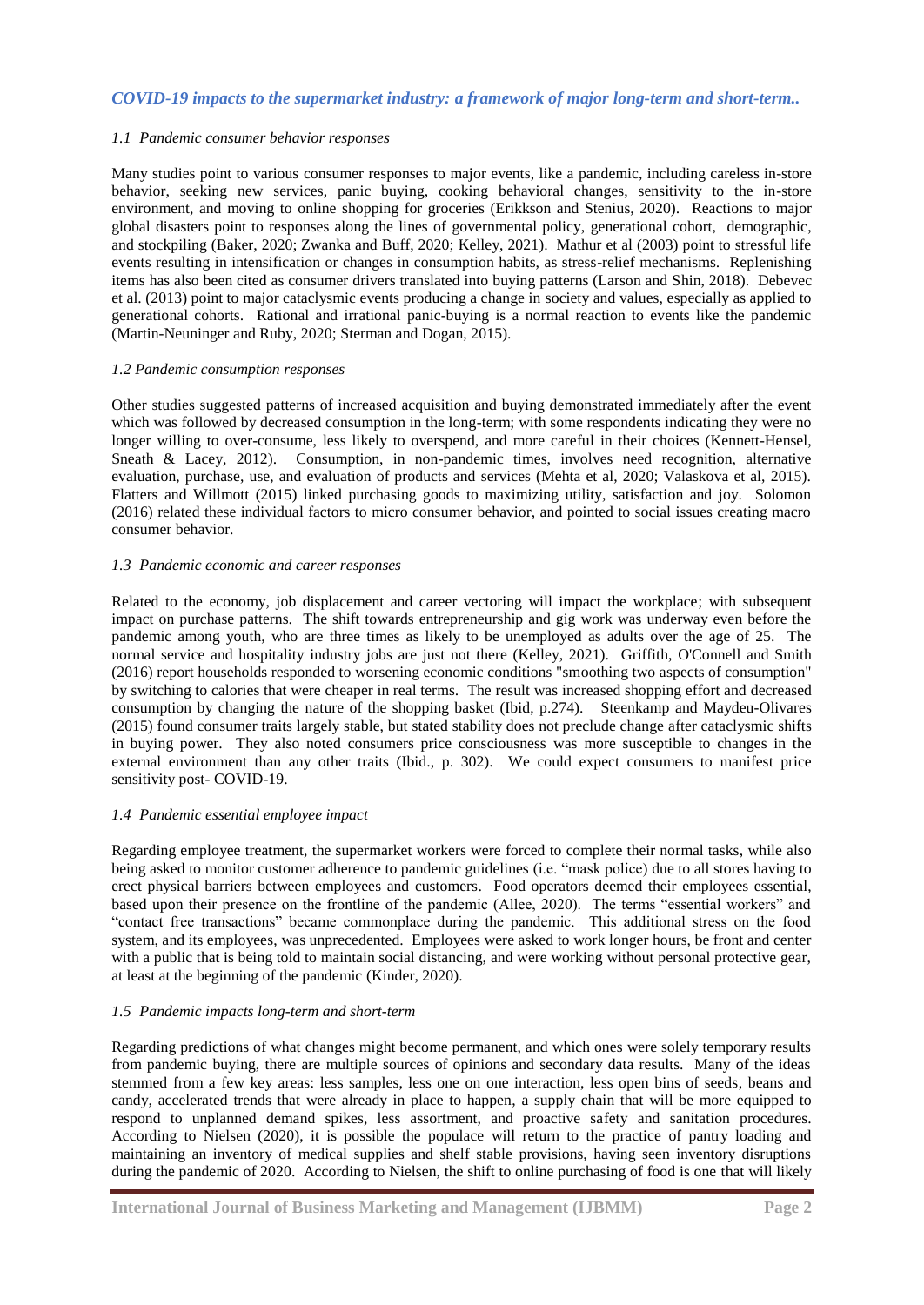remain with a higher percent of the population than before the pandemic (Nielsen, 2020). Stanton (2020) mentioned stock up, and the inability to stock up, due to economic conditions, impacting "people on the margin" more than those with the economic means to react by increasing their at-home food supply.

# **II. Research Contribution**

According to McKinsey, the consumer packaged growth model of building out assortment in parallel with growing economic wealth has been little changed since post- World War II (Kopka et al, 2020). Trend impact on consumer packaged goods, and how to stay ahead of customer consumer behavior shifts has become top of mind with consumer packaged goods companies. Customer relevance and disruptive trends are the future of growth in consumer goods, instead of margin expansion. In fact, for the last ten years, margin expansion has contributed twice as much to value creation than growth, in consumer goods (Ibid.). Being able to contribute to consumer trend, disruption, and commodity trade-offs can greatly enhance agility and effectiveness of consumer goods companies. In this study, we are attempting to ascertain future consumer behavior shifts, effecting from patterns developed during pandemic buying shifts.

# **III. Research Methodology**

In order to determine common themes, a conceptual framework was necessary to aid in answering the R1 and R2 questions. Multiple food industry professionals needed to be approached. Their insight was to be gathered as exploratory, in order to potentially use the themes revealed by respondents for future predictive research.

### *3.1 Respondent recruitment*

Food industry insight was sought through a series of industry interviews, facilitated by multiple panel discussions in what was called the "Wednesday Wake Up" virtual sessions of experts hosted by the Frozen and Refrigerated Association of the North East (FRANE, 2020) and a panel discussion named "Supply Chain" Learnings from the Pandemic" hosted by Western Michigan University's Food Marketing team (FMC, 2021). Each interview was focused on one sector of the industry: retailers, suppliers, brokers, supply chain, and future leaders. In these panel discussions, moderated by a marketing professor at Western Michigan University, the companies represented in the interviews included 18 companies with aggregated volume over \$300 billion in sales, with 150 other attendees available to ask questions. The companies included:

**Retailers** (conducted on October 28, 2020): Stop & Shop (Ahold), Bozzuto's, Highland Park Markets, Roche Brothers, C&S Wholesale Grocers

**Suppliers** (conducted on December 2, 2020): Palermo Villa, Westfield Egg Farm, Ateeco (Mrs. T's Pierogies), Sargento Food

**Brokers** (conducted on January 27, 2020): Metro Foods, Johnson O'Hare, Acosta (FRANE panelists, 2021) **Supply Chain Learnings** (taped February 22, 2021): Procter and Gamble, Kimberly-Clark, Target, Clorox, SpartanNash, Meijer (FMC panelists, 2021)

Interviewees and panelists were recruited from FRANE membership, and from the Western Michigan University Food Industry Advisory Board. These companies represent a majority of the population of the United States, and the results of the responses can be used directionally for insight into various company perspectives inside the food industry.

### *3.2 Question flow*

Each interviewee was given the same questions, and was asked in the same question flow, so as to allow for synthesis of instrument results; and to give an opportunity to summarize responses in a cohesive manner; looking for patterns in responses. The audience was also asked to submit questions, which allowed a free flow of ideas and allowed further elaboration of perspectives. The two main goals of the questions were:

R1: Which changes seen during the pandemic of 2020 reflect an acceleration of trends already in place, and therefore have the potential to remain as long-term shifts in consumer behavior?

R2: Which changes seen during the pandemic of 2020 reflect initial reactions to the situation, and therefore will potentially be solely attributable to short-term shifts in consumer behavior; likely going away post-pandemic?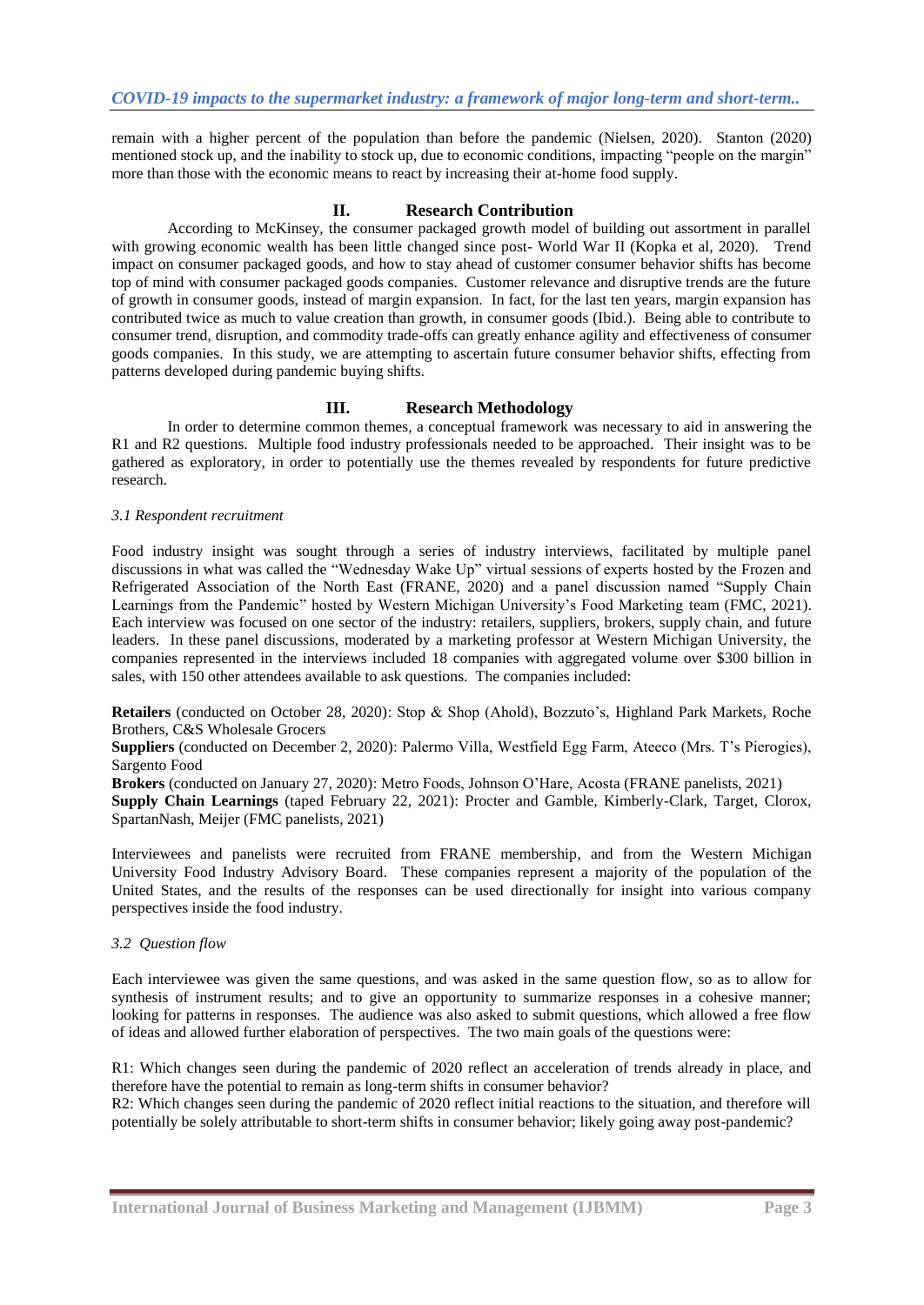# *3.3 Survey questions*

The flow of questions for each interview/panel:

### **Overall comments of last six months:**

- We all experienced the shock, then stock-up, the adjustments, etc.
- Additional comments, focused on the positives and maybe some examples of going above and beyond for customers.

# **Biggest surprise item or hoarding story:**

- Did anything in your product line surprise you?
- Any particular item or category that stood out, or took off during pandemic?
- Did you have any items that were about to be discontinued that were saved by 2020?
- Are there any unique stories of dealing with the broker/retailer/cpg relationships?

### **Initial changes:**

- What are you doing about stockouts?
- Is there significant de-sku'ing going on?
- How are you helping the brands navigate the new world of even less in-person interaction?
- How are you reacting to customers' desire to shop less, but buy more when shopping?
- Any shortages in supply?

### **Changes that will stick:**

- This is where we could spend time talking about how our industry is essential and how you have more fully integrated into your customers' lives.
- Do you think cooking and baking will stick?
- Batching purchases by customers?
- Online vs. in-person?
- Less sku's, shelving changes, etc.?
- Are there significant changes to your business model going forward?

# **Additional questions:**

- Retail grocery has had a record breaking 2020 with frozen foods leading the charge. Most companies have picked up new users along with current consumers buying more often. What do you think will happen in 2021? Will the levels of sales in 2020 be a new starting point for growth or a one time a nominally?
- What are your growth rates for next year?
- Are you seeing opportunities to go direct to consumer?

Note, as these sessions were with a panel of food industry practitioners, the interview questions were not taken through statistical fit models. The intent was a structured question flow, with an opportunity for open-ended responses of the panel. It is also possible bias was introduced in the free flow discussion by the moderator, a food marketing professor with published articles and books on COVID-19 food industry impacts. The subject matter expertise of the moderator was decided to be more valuable to the flow of the conversation, especially when probing for further insight, than if a neutral moderator had been used; with somewhat less industry credibility.

# **IV. Data Analysis and Results**

The interview results, including the questions from attendees, provided feedback and perspectives on the future. In total, there were 120 responses over the four panel discussions. An aggregation of the comments, responses, and follow-ups, using descriptive statistics, points to key themes when considering potential longterm changes to the post-pandemic supermarket industry. As a tag cloud (Figure 1), the raw data responses pointed to home, cooking, health, and stockouts as the words most used by respondents.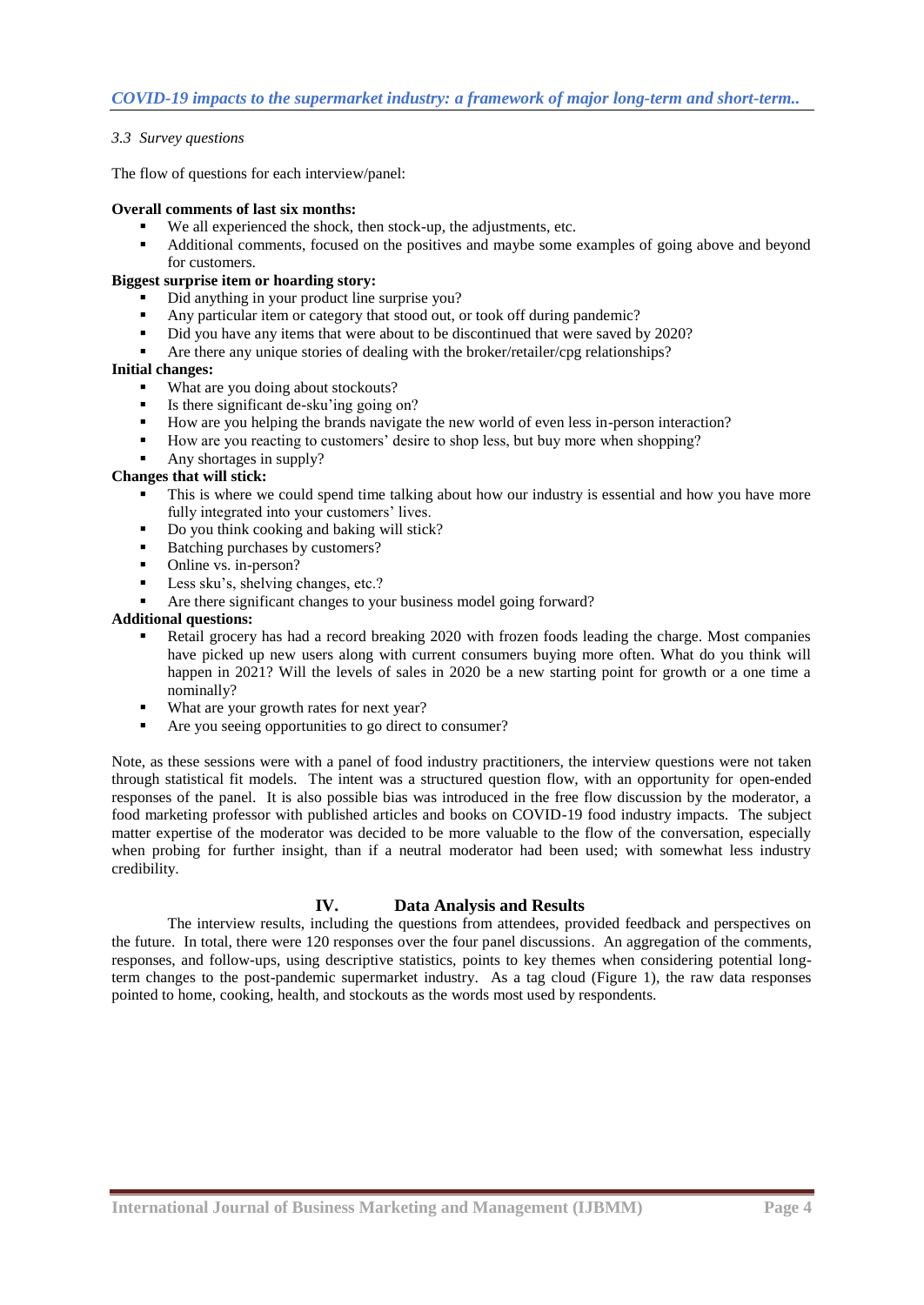

Figure 1: Tag Cloud Raw Responses

From the raw data responses, we then categorized the raw words into cohesive groups, in order to form buckets of similar responses and make the data more manageable to analyze (Table 1). In this first categorization, 32.5% of the responses fell under Eating and Cooking at Home; while 27.5% fell under Supply Chain and 20.8% fell under Health and Wellness.

|       |                               | Frequency               | Percent | Valid Percent | Cumulative<br>Percent |
|-------|-------------------------------|-------------------------|---------|---------------|-----------------------|
| Valid | Eating and Cooking at<br>Home | 39                      | 32.5    | 32.5          | 32.5                  |
|       | Health and Wellness           | 25                      | 20.8    | 20.8          | 53.3                  |
|       | Local and Regional            | 2                       | 1.7     | 1.7           | 55.0                  |
|       | Overall Trend<br>Acceleration | $\overline{\mathbf{3}}$ | 2.5     | 2.5           | 57.5                  |
|       | <b>Remote Working</b>         | 4                       | 3.3     | 3.3           | 60.8                  |
|       | Supply Chain 1                | 33                      | 27.5    | 27.5          | 88.3                  |
|       | <b>Assortment Decrease</b>    | 6                       | 5.0     | 5.0           | 93.3                  |
|       | Innovation Increase           | $\overline{2}$          | 1.7     | 1.7           | 95.0                  |
|       | Virus Safety                  | 6                       | 5.0     | 5.0           | 100.0                 |
|       | Total                         | 120                     | 100.0   | 100.0         |                       |

#### **Responses Categorized 1**

Table 1: Responses Categorized 1

From this point, we made another categorization of the data for the following reasons (Table 2):

- Difficulty to discern between Eating and Cooking at Home and Health and Wellness. For example, words like pickling and canning, residential eating, cooking at home, health and wellness, and healthy eating will have *similar* go to market strategies for the practitioner.
- Supply Chain was too general, and needed a delineation between Analytics, Assortment, Fulfillment, and Supplier. This separation was made for the opposite reason we combined Eating and Cooking at Home and Health and Wellness: these four areas of Supply Chain would have *different* go to market strategies for the practitioner.

In the new categorization, Cooking and Health went to 55% of responses, while Supply Chain Fulfillment was 12.5%, Supply Chain Assortment was 10%, and Supply Chain Analytics were 9.2%.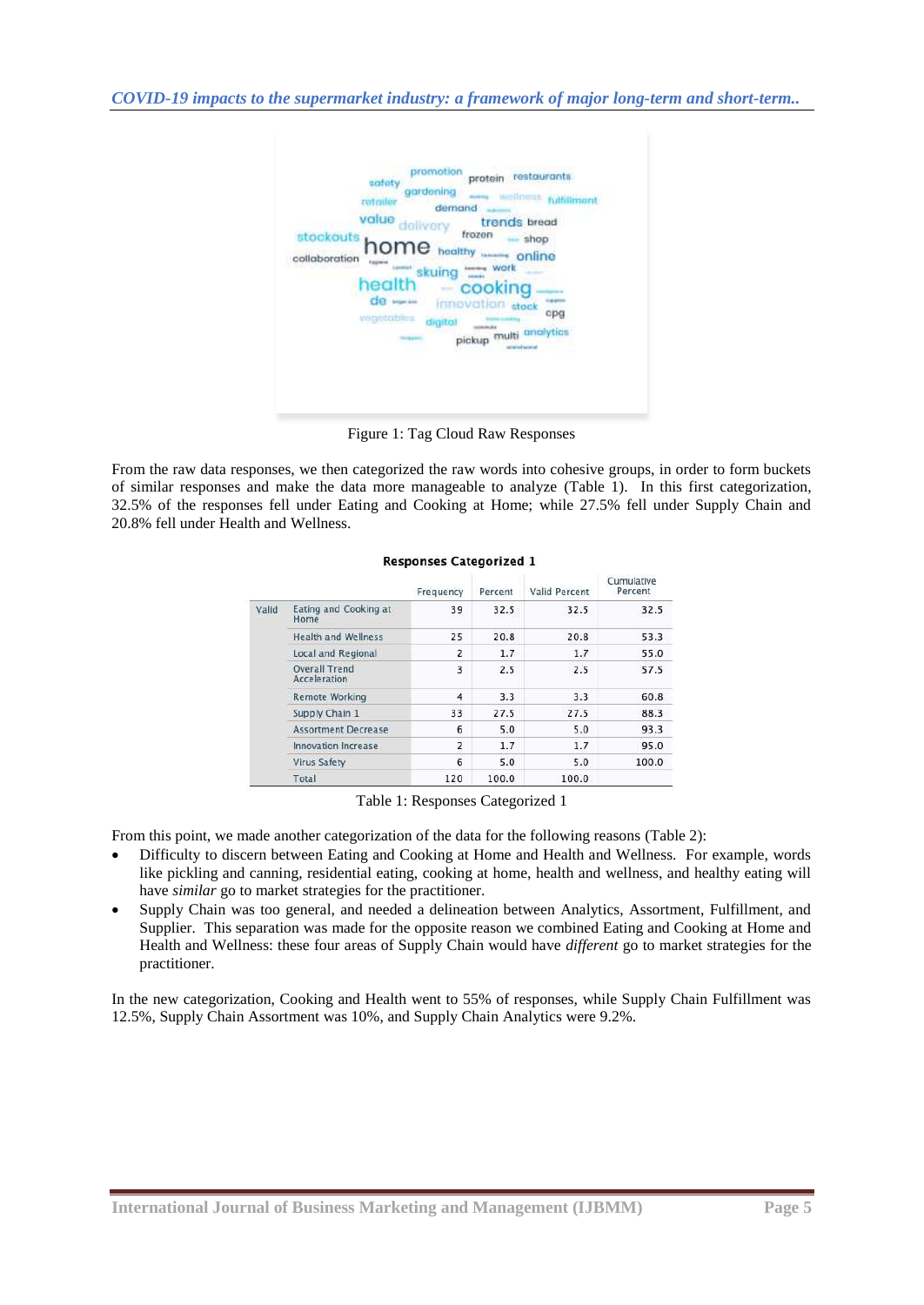|       |                               | Frequency | Percent | Valid Percent | Cumulative<br>Percent |
|-------|-------------------------------|-----------|---------|---------------|-----------------------|
| Valid | Cooking and Health            | 66        | 55.0    | 55.0          | 55.0                  |
|       | Overall Trend<br>Acceleration | 3         | 2.5     | 2.5           | 57.5                  |
|       | Remote Workplace              | 4         | 3.3     | 3.3           | 60.8                  |
|       | Supply Chain Analytics        | 11        | 9.2     | 9.2           | 70.0                  |
|       | Supply Chain<br>Assortment    | 12        | 10.0    | 10.0          | 80.0                  |
|       | Supply Chain Fulfillment      | 15        | 12.5    | 12.5          | 92.5                  |
|       | Supply Chain Suppliers        | 3         | 2.5     | 2.5           | 95.0                  |
|       | Virus Safety                  | 6         | 5.0     | 5.0           | 100.0                 |
|       | Total                         | 120       | 100.0   | 100.0         |                       |

# **Responses Categorized 2**

Table 2: Responses Categorized 2

### **V. Strategic Impact For Practitioners**

Cooking and Health, along with Supply Chain Fulfillment, Supply Chain Assortment, and Supply Chain Analytics, encompassed 86.7% of the responses from food industry executives in the panels, as potential areas for long-term consumer behavior impacts from the pandemic. Supermarket businesses could see potential impacts to their business reflected in in-store cooking and use of kitchens for takeaway meals, less overall assortment for higher days of supply for the main assortment, a need to The main areas of focus from each stream can be seen in Table 3.

| <b>Cooking and Health</b> | <b>SC Fulfillment</b>  | <b>SC</b> Assortment | <b>SC</b> Analytics    |
|---------------------------|------------------------|----------------------|------------------------|
| Cooking at home           | Online delivery/pickup | De-sku'ing           | Leading indicators     |
| Baking at home            | Micro-fulfillment      | Smaller stores       | Digital stockouts      |
| Health and wellness       | Dark stores            | Less innovation      | Pulled back promotions |
| <b>Nutrition</b>          | Stock up               |                      | Consumer decisions     |
| Beauty                    | Multi-serve sizes      |                      |                        |

**Table 3: Main Areas of Focus** 

### 5.1 *Cooking and health*

With the increase of cooking at home for the utilitarian reason of feeding your family, and the increase in baking at home as a family activity, preparing food at home could possibly be the most impactful result of the pandemic on consumer behavior for the food industry. Categories, like the baking section and the spice section, saw a resurgence that was unpredicted. As restaurants re-open, it is quite possible the value proposition of cooking at home, plus the healthiness of controlling your own ingredients, will make cooking and baking at home a longterm impact. One study showed 54% of the population cooking more than they had pre-pandemic, and 35% enjoying cooking now more than previously (Yoon, 2020).

Cooking at home fits the health and wellness trend of being able to control your own ingredients, minimize bad additives, and experiment a bit. Food company executives, from Campbell's to Kellogg's expect the focus on health and wellness to remain after the pandemic (Wernau and Gasparro, 2020). Being in control of your own ingredients is also a great way to have some control over your situation, a secondary impact seen as a common response need during uncertain times. Baking has been described as a sort of self-care, and stress reliever (Brasted, 2021). Baking was taken up as a hobby or an activity to have with the family. It was not born of necessity, but came to the forefront as a family activity. The number of social sites devoted to cultivating live yeast, plus the fact yeast was not found in any store for months, is a testament to the potential staying power of baking.

In other areas of the store, frozen foods grew at a faster rate than the rest of center store, and the reemergence of frozen foods as an option could see this trend continue (Devenyns, 2020). Frozen food popularity seemingly grew as a result of the inability of fresh foods to stay fresh for more than a few days, and the consumer desire to stock up during quarantine. Cannabis products and hemp-derived Cannabidiol, Cannabigerol, Cannabinol as a natural way to maintain homeostasis and ward off viruses and diseases (Zwanka, *The ABC's of THC and CBD*, 2020) continued and accelerated a trend already in effect. Pickling and canning is another trend that grew during pandemic, and has the potential to last long-term. Directly impacted by food insecurity and supply chain issues, plus the desire to be in control of your own supply, were reasons cited for why pickling and canning gained in popularity.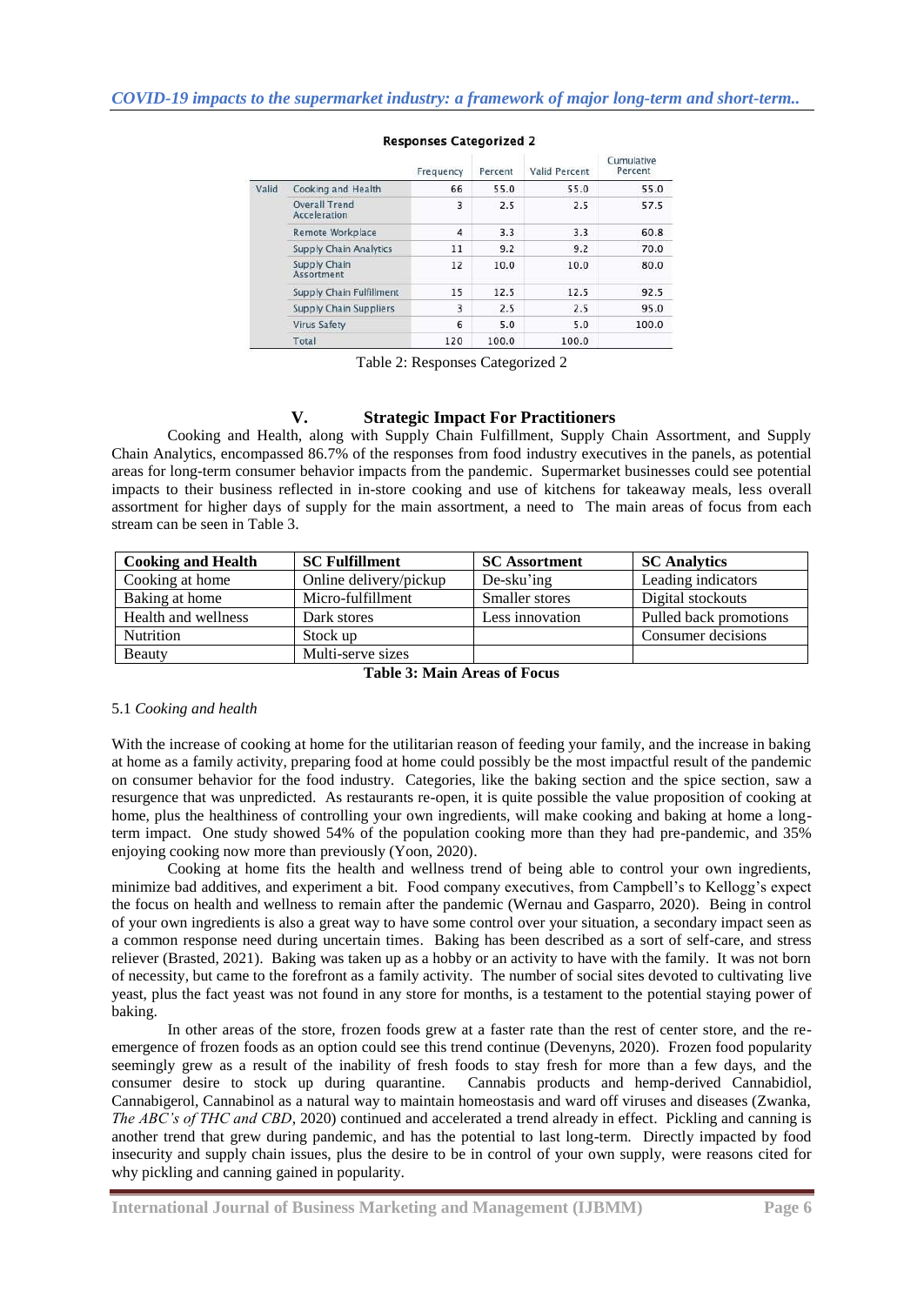Everything from local foods to regional tastes, the desire to "support local", as well as the customer impression local means healthier, grew local demand higher during the pandemic. In one survey, 35% of respondents said they had begun to buy more local foods, and 87% said they would continue to buy local foods post-pandemic (Kapur, 2021). Plus, the description "local" expanded outside of its typical arena of produce to meats, sauces, condiments, and bakeries. Direct ordering from farms trended positively, so retailers will need to monitor the diversion of farm products going direct to consumer and bypassing the reseller. Direct farm marketers saw 30-50% sales increases in 2020, and that could continue to fit into the "buy local" model (Goldy et al, 2020). The intrinsic "feel good" aspect to supporting your local farmers, bakers, and purveyors may potentially ensure this practice of focusing on local and regional will continue.

As restaurants shift to delivery and takeout-only models, the customer may show a desire to return a portion of their food purchases back to restaurants, which will have implications for supermarkets. It is also possible, due to the awareness of viruses and germs, self-serve hot bars and salad bars will go away as a consumer meal solution, and that may send customers back to restaurants for takeout.

#### *5.2 Supply chain impacts*

With the unease around touching anything, maintaining social distance and masking, the uptick of online ordering and delivery/ pick-up accelerated five years of trend in only a few months. In 2019, 81% of customers had never bought groceries online. By fall of 2020, 79% of shoppers had ordered groceries online. Other astounding facts are online grocery sales increased from \$1.2B US to \$7.2B US by mid-year 2020, and number of online customers increased from 16 million to 46 million by mid-2020 (Morgan, 2020). In fact, neighborhoods formed social media clubs discussing how to actually land a pick-up time slot. Many customers had grocery orders ready to checkout on multiple apps, just so they could grab a delivery time slot on one of them (Stanger, 2020).

As has been noted previously, when discussing which consumer behaviors will be long-term and which will abate post-pandemic, many respondents mentioned the following: if it was not a value pre-pandemic, then it will not be a value post-pandemic. Here is where store pick-up could win over delivery: waiting for a delivery in a three to four hour block is not a value to most customers, as they return to commuting and offices. One study showed 52% of respondents were using online ordering to save time, versus using online for health safety (Clark, 2020). At some point, the number of "shoppers" in the aisles shopping for other shoppers is leading many retailers to use "dark stores", or those stores operating as regular stores; but only for online order fulfillment (Frye, 2020). This trend started in the United Kingdom with Tesco, and is growing in popularity. The increased trusting of Instacart, Shipt, and Postmates to engage with the customer on behalf of the retailer is a situation that will be evolving in the food industry. Similar to "dark stores" are "ghost kitchens", where the retailers can solely cook for off-premise consumption (Zwanka, 2021).

As the in-store experience became more restricted, many customers began shopping less and buying more when they shopped; or they "batched" their orders. As confidence in the supply chain resumes, it is possible batching of orders will continue in shelf-stable foods. This implication is primarily for center store shelf-stable foods, since fresh foods cannot be "stocked up".

Many, if not all, manufacturers eliminated extra flavors or sizes, in order to keep up with the increase demand of the more popular flavors and sizes. This situation has been received positively by many stakeholders, as reported by the respondents. Customers relate they like the easier decision making process, retailers state they like the ability to have a focused inventory, and manufacturers are able to streamline their production facilities. "Less is more" is a common term used in Category Management, so it is possible a streamlined assortment will stick. An efficient and effective assortment is one of the base tenets of Category Management, which is practiced by retailers and consumer packaged goods companies worldwide (Zwanka and Harris, 2016). To compound the apparent need for less assortment is the fact that online orders, and standard orders, tend to be repetitive in nature; which makes assortment loyalty seem even higher (Reiley, 2020).

Stores were already shrinking in square footage, due primarily to online shopping. The amount of variety a customer can access digitally no longer means the stores have to carry the "long tail" variety. With the trend in online ordering, it is possible store footprints will continue to decrease. It is possible we will see pickup friendly stores, more stores set-up for ease of online pick-up or delivery. It is also suggested there will be areas that allow you to park, have your online order delivered to your car as you pick up a ready-made meal/meal kit for tonight's dinner; plus, pick up your prescriptions. For stores inviting you inside, "all selfcheckout", or even "no checkout" technology is gaining favor with retailers and their customers (Berg, 2021).

From truck driver shortages to raw material shortages, and even to the lack of dry ice supply since it is used for virus vaccine transportation, supply chain may continue to be a top of mind story in the food industry for years. The ability of retailers and producers to use supply chain as a competitive advantage should be a major part of all company strategies.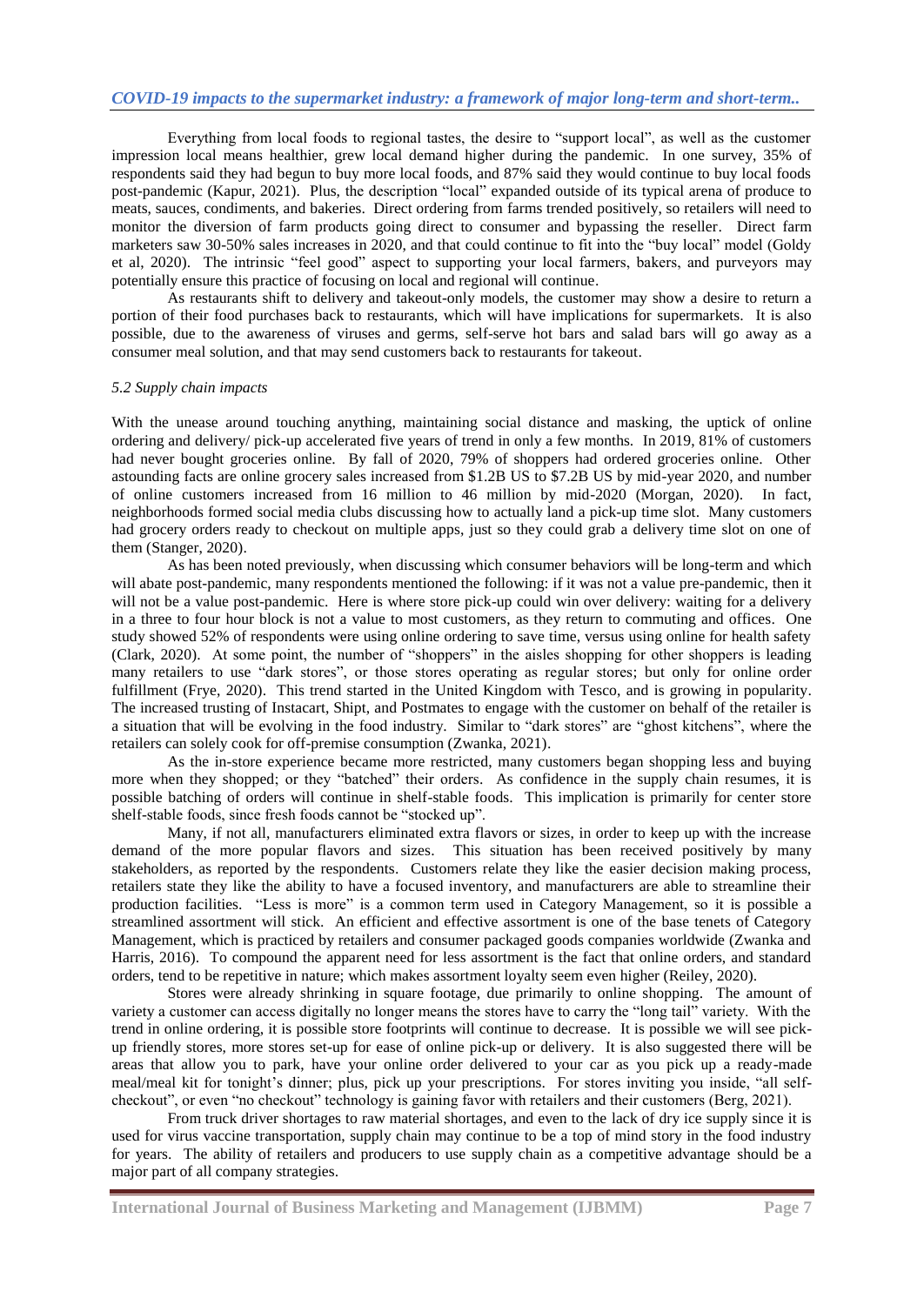# **VI. Implications for Marketers, Practitioners, and Governments**

The implications for three major stakeholder groups are vital for the future of the industry: marketers, practitioners, and governments.

# *6.1 Marketers*

As marketers shift back to pre-pandemic activities, and many pandemic consumer behavioral changes remain in effect, the marketing message and value message will need to integrate the new paradigm; such as a mixing of online ordering and in-store shopping, meal solutions pre-cooked and/or ingredients, and even less focus on promotions and more focus on everyday value and the themes of local, healthy, and fresh. Additionally, embracing the role as "essential" could solidify the true purpose of supermarkets, and their impact on consumers' lives.

### 6.2 *Practitioners*

As the primary focus of the past thirty years has been a streamlined supply chain paired with a well-developed assortment, the supply chain may need to be rebuilt with "safety stock" in the system. Increasing days of supply in the supply chain increases overall costs, but may be offset by maintaining the decreased variety that became prevalent during the pandemic. Additionally, practitioners may need to fully develop a balance between fulfilling online orders and satisfying in-store customers, especially as it comes to in-aisle fulfillment by both third-party and retailer personnel shopping for online orders.

#### *6.3 Governments*

Supply chain was stressed and broken in many areas, and the global aspect of the food industry was exposed. As governments imposed restrictive intervention, either through tariffs, quotas, or subsidies, the supply chain became a matter of national security. Governments have a primary responsibility to ensure the health and safety of their citizens, and the food supply is vital to accomplishing this goal. Viewing the nation's food supply as essential, and securing alternate sources for key commodities, could be seen as a major implication of the pandemic.

### **VII. Research Limitations and Future Research**

The panelists responses were quick, and sometimes doubled-up each other, so the linking of who made which comments and whether or not they were in consumer packaged goods, were retailers, were supply chain experts, or were brokers, was not done. Future research may wish to link the responses to the sector of the food industry. According to researchers at Western Michigan University's Food Marketing Lab, the following questions will need to be answered: How enduring are the market alternatives for ordering and delivering food that emerge during an emergency? Are consumers' food provisioning and consumption preferences permanently changed? Does the food hoarding that emerges in an emergency continue when normalcy returns? What types of food consumption behavior increase individuals' sense of control in an epidemic? How does food consumption behavior impact or interact with attitudes such as hopefulness, fear and despair? (Veeck and Jie, 2020).

Additional limitations include the descriptive nature of the responses. As exploratory in nature, in order to ascertain overall themes from food industry executives, the results cannot be said to be predictive in nature, and are not able to be undergo statistical regression analysis; therefore, this research is best seen as a conceptual framework for future longitudinal research.

### **VIII. Conclusion**

The food industry was elevated to "essential" status during the pandemic of 2020, and many trends already taking place were accelerated as a consumer response to restrictions implemented during forced quarantines and closures. Many of these changes will remain as permanent consumer changes, but not all of them will. One guiding statement heard from many respondents was to follow this direction: if it was not a value pre-pandemic, it will possibly not be a value post-pandemic. The responses reported in this conceptual framework should be able to serve as guidance for food industry marketers, practitioners, and governments.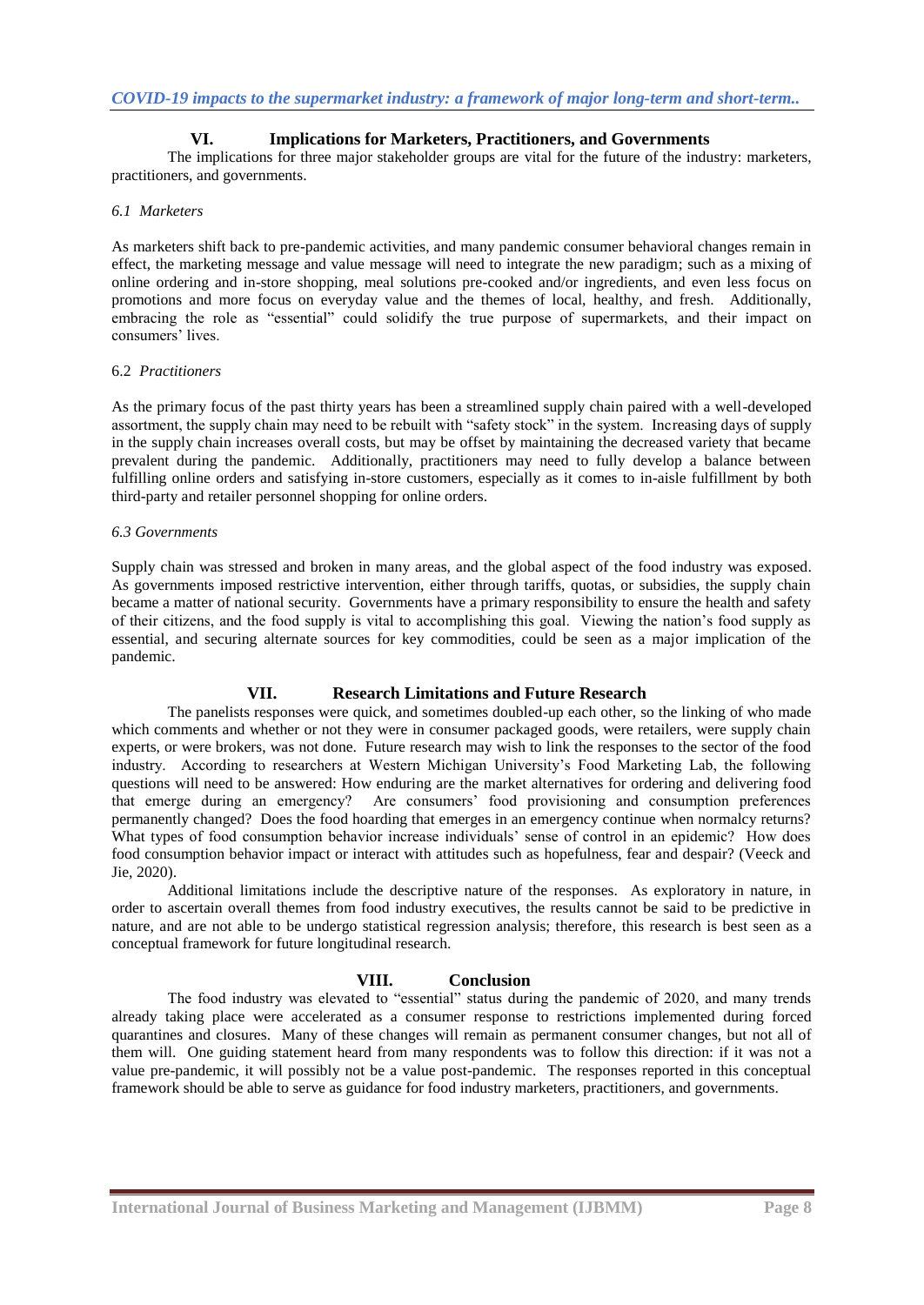### **References**

- [1]. Allee, Daniella. (2020). Now Deemed 'Essential' Businesses, Some N.H. Grocery Stores Take Additional Precautions. *NHPR.* March 29, 2020*.* [https://www.nhpr.org/post/now-deemed-essential](https://www.nhpr.org/post/now-deemed-essential-businesses-some-nh-grocery-stores-take-additional-precautions#stream/0)[businesses-some-nh-grocery-stores-take-additional-precautions#stream/0](https://www.nhpr.org/post/now-deemed-essential-businesses-some-nh-grocery-stores-take-additional-precautions#stream/0)
- [2]. Baker, Peter C. (2020). We can't go back to normal': how will coronavirus change the world?. *The Guardian.* March 31, 2020. [https://www.theguardian.com/world/2020/mar/31/how-will-the-world](https://www.theguardian.com/world/2020/mar/31/how-will-the-world-emerge-from-the-coronavirus-crisis?utm_source=digg)[emerge-from-the-coronavirus-crisis?utm\\_source=digg](https://www.theguardian.com/world/2020/mar/31/how-will-the-world-emerge-from-the-coronavirus-crisis?utm_source=digg)
- [3]. Berg, Nate. (2021). Grocery stores were already in flux. The pandemic could change them forever. *Fast Company.* January 21, 2021. [https://www.fastcompany.com/90596136/grocery-stores-were-already-in](https://www.fastcompany.com/90596136/grocery-stores-were-already-in-flux-the-pandemic-could-change-them-forever?partner=rss&utm_source=twitter.com&utm_medium=social&utm_campaign=rss+fastcompany&utm_content=rss)[flux-the-pandemic-could-change-them](https://www.fastcompany.com/90596136/grocery-stores-were-already-in-flux-the-pandemic-could-change-them-forever?partner=rss&utm_source=twitter.com&utm_medium=social&utm_campaign=rss+fastcompany&utm_content=rss)[forever?partner=rss&utm\\_source=twitter.com&utm\\_medium=social&utm\\_campaign=rss+fastcompany](https://www.fastcompany.com/90596136/grocery-stores-were-already-in-flux-the-pandemic-could-change-them-forever?partner=rss&utm_source=twitter.com&utm_medium=social&utm_campaign=rss+fastcompany&utm_content=rss) [&utm\\_content=rss](https://www.fastcompany.com/90596136/grocery-stores-were-already-in-flux-the-pandemic-could-change-them-forever?partner=rss&utm_source=twitter.com&utm_medium=social&utm_campaign=rss+fastcompany&utm_content=rss)
- [4]. Best, J. (2011). What's new? What's normal? *Sociological Forum*, Vol. 26, No. 4. Pages 790-795.
- [5]. Brasted, Chelsea. (2021). Why cooking and baking fill a void. *BBC.* February 2, 2021. <https://www.bbc.com/worklife/article/20210128-why-cooking-and-baking-fills-a-void>
- [6]. Chotiner, I. (2020). How pandemics change history. *The New Yorker.* March 3, 2020. <https://www.newyorker.com/news/q-and-a/how-pandemics-change-history>
- [7]. Clark, Emily. (2020). 6 Grocery Store Trends. *The Manifest*. August 26, 2020. <https://themanifest.com/logistics/supply-chain/grocery-store-trends>
- [8]. Clifford, Catherine. (2020). The water in Venice, Italy's canals is running clear amid the COVID-19 lockdown — take a look. CNBC. [https://www.cnbc.com/2020/03/18/photos-water-in-venice-italys](https://www.cnbc.com/2020/03/18/photos-water-in-venice-italys-canals-clear-amid-covid-19-lockdown.html)[canals-clear-amid-covid-19-lockdown.html](https://www.cnbc.com/2020/03/18/photos-water-in-venice-italys-canals-clear-amid-covid-19-lockdown.html)
- [9]. Cooper, D. (2013). Changes in U.S. household balance sheet behavior after the housing bust and great recession: evidence from panel data. *Research Review*. Vol. 23, No. 20 July 2013–December 2013. Pages 12-15.
- [10]. Davidson, J. (2020). India's air pollution plummets. *EcoWatch,* April 2, 2020 [https://www.ecowatch.com/india-air-pollution-coronavirus-](https://www.ecowatch.com/india-air-pollution-coronavirus-2645617908.html?rebelltitem=2#rebelltitem2)[2645617908.html?rebelltitem=2#rebelltitem2](https://www.ecowatch.com/india-air-pollution-coronavirus-2645617908.html?rebelltitem=2#rebelltitem2)
- [11]. Davis, Mike. (2020). *The Monster at Our Door: The Global Threat of Avian Flu.* Copyright © 2020. The New Press, 120 Wall Street, 31st Floor, New York, NY 10005. Pg. 8.
- [12]. Debevec, K.; Schewe, C.; Madden, T.; and Diamond, W. (2013). Are today's millennials splintering into a new generational cohort? Maybe! *Journal of Consumer Behaviour*, 12. Pages 20–31.
- [13]. Devenyns, Jessi. (2020). Frozen food sales soar with homebound consumers during pandemic. *Food Dive.* December 23, 2020. [https://www.fooddive.com/news/frozen-food-sales-soar-with-homebound](https://www.fooddive.com/news/frozen-food-sales-soar-with-homebound-consumers-during-pandemic/592679/)[consumers-during-pandemic/592679/](https://www.fooddive.com/news/frozen-food-sales-soar-with-homebound-consumers-during-pandemic/592679/)
- [14]. Eriksson, Niklas and Stenius, Minna. (2020). Changing Behavioral Patterns in Grocery Shopping in the Initial Phase of the Covid-19 Crisis—A Qualitative Study of News Articles. *Open Journal of Business and Management.* 08. 1946-1961. 10.4236/ojbm.2020.85119.
- [15]. Etzioni, A. (2011). The new normal. *Sociological Forum*, Vol. 26, No. 4, December 2011.
- [16]. Flatters, P., Willmott, M. (2009). Understanding the post-recession consumer. *Harvard Business Review*, 87(7/8), 64–72.
- [17]. Fortin, D. and Uncles, M. (2011). The first decade: emerging issues of the twenty-first century in consumer marketing. *Journal of Consumer Marketing.* 28/7. Pages 472–475.
- [18]. FMC. (2021). Supply Chain Learnings from the Pandemic. *Western Michigan University Food Marketing Conference*.<https://wmich.edu/foodmarketing/fmc/>
- [19]. FMC panelists. (2021). *Jorge Amadeo, Procter and Gamble; Richard Lundquist, Target; Rick McDonald, Clorox; Lori Raya, SpartanNash; Peter Whitsett, Meijer; Deirdre Elter, Kimberly-Clark.*
- [20]. FRANE. (2020). Wednesday Wake Up Series. *Frozen and Refrigerated Association of the North East.* [https://myemail.constantcontact.com/FRANE-Wednesday-Wake-Up-](https://myemail.constantcontact.com/FRANE-Wednesday-Wake-Up-.html?soid=1132943951453&aid=4IkNy7UBXqE) [.html?soid=1132943951453&aid=4IkNy7UBXqE](https://myemail.constantcontact.com/FRANE-Wednesday-Wake-Up-.html?soid=1132943951453&aid=4IkNy7UBXqE)
- [21]. FRANE panelists. (2021). *Joel Brissenden, Stop & Shop; Rob Cohen, Bozzuto's; Molly Devanney, Highland Park Markets; David Keenan, Roche Brothers; Amanda Stromgren, C&S Wholesale Grocers; Dave Izzo, Palermo Villa; Andy Linsky, Westfield Egg Farm; Robert Melfi, Ateeco; Brian Spears, Sargento Food; Robin Blevins, Metro Foods; Mike Dauphin, Johnson O'Hare; Ernie Silvia, Acosta.*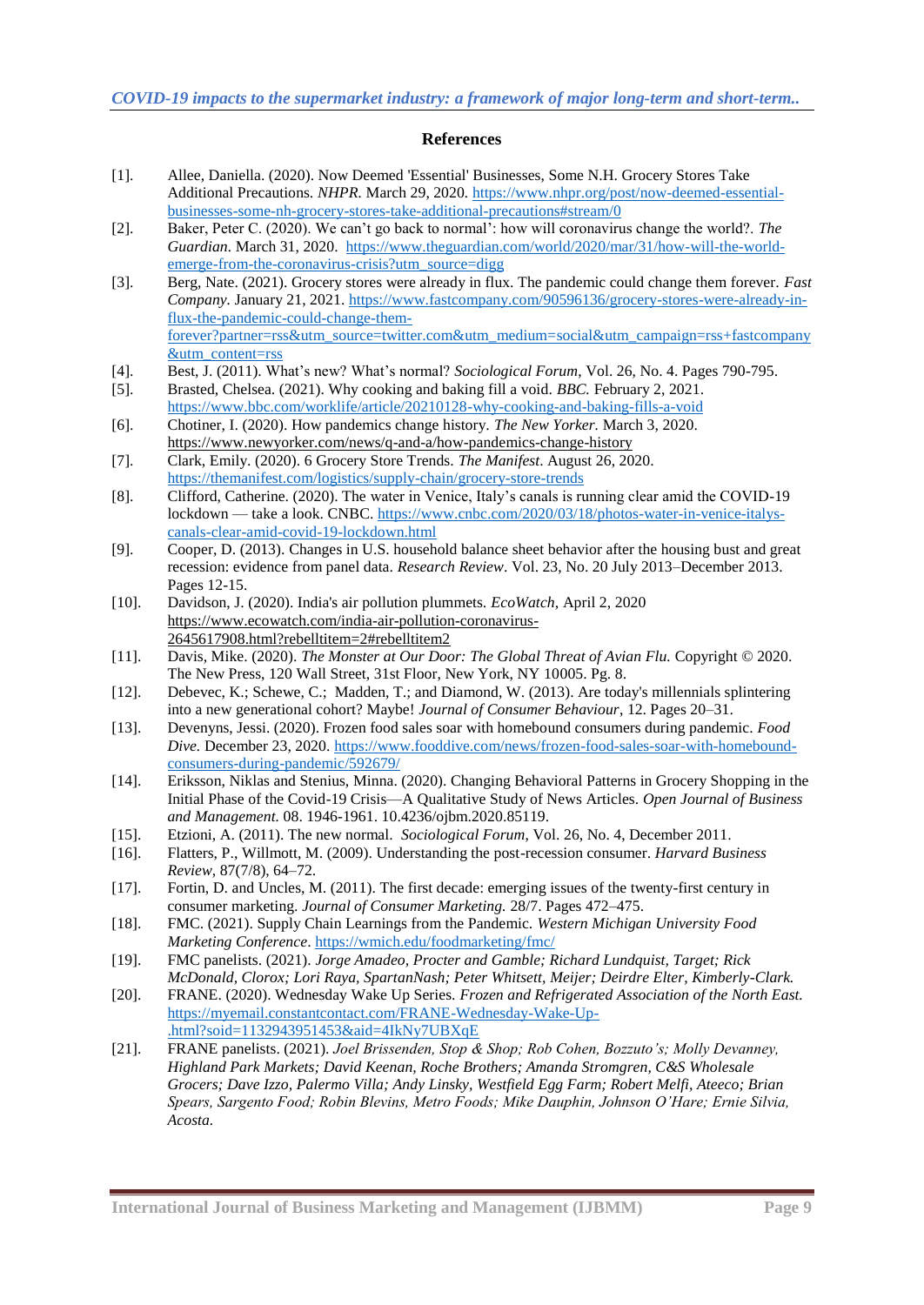- [22]. Frye, Andy. (2020). Are Dark Stores the Future of Post-Pandemic Grocery? *Winsight Grocery Business.* September 8, 2020. [https://www.winsightgrocerybusiness.com/stores/are-dark-stores-future](https://www.winsightgrocerybusiness.com/stores/are-dark-stores-future-post-pandemic-grocery)[post-pandemic-grocery](https://www.winsightgrocerybusiness.com/stores/are-dark-stores-future-post-pandemic-grocery)
- [23]. Goldy, Ron; McGarry, Joyce; and Tritten, Bob. (2020). How food purchasing changed in 2020- did we get it right. *Michigan State University MSU Extension- Agriculture*. November 20, 2020. <https://www.canr.msu.edu/news/how-might-covid-19-change-food-purchases-this-summer>
- [24]. Griffith, R.; O'Connell, M.; and Smith, K. (2016). Shopping around: how households adjusted food
- [25]. spending over the Great Recession. *Economica*. (2016) 83. Pages 247–280
- [26]. Hotez, PJ. (2019). Globalists versus nationalists: bridging the divide through blue marble health. *PLoS Neglected Tropical Diseases* 13(7): e0007156. [https://doi.org/10.1371/journal.pntd.0007156.](https://doi.org/10.1371/journal.pntd.0007156) <https://journals.plos.org/plosntds/article?id=10.1371/journal.pntd.0007156>
- [27]. Johnston, K. A. (2013). A guide to educating different generations in South Africa, *Issues in Informing Science and Information Technology*, 10, 36. Pages 261-273.
- [28]. Kapur, Manavi. (2021). The pandemic has made us fans of local produce and groceries. *Quartz.* January 6, 2021[. https://qz.com/1952138/the-pandemic-has-made-us-fans-of-local-produce-and](https://qz.com/1952138/the-pandemic-has-made-us-fans-of-local-produce-and-groceries/)[groceries/](https://qz.com/1952138/the-pandemic-has-made-us-fans-of-local-produce-and-groceries/)
- [29]. Kasasa. (2019). Boomers, Gen X, Gen Y, and Gen Z explained. <https://www.kasasa.com/articles/generations/gen-x-gen-y-gen-z>
- [30]. Kennett-Hensel, P.; Sneath, J.; and Lacey, R. (2012). Liminality and consumption in the aftermath of
- [31]. a natural disaster. *Journal of Consumer Marketing*. 29,1. Pages 52–63.
- [32]. Kinder, Molly. (2020). Grocery workers are keeping Americans alive during the COVID-19 pandemic. Here's what they need. *Brookings* March 25, 2020. [https://www.brookings.edu/blog/the](https://www.brookings.edu/blog/the-avenue/2020/03/25/grocery-workers-are-keeping-americans-alive-during-the-covid-19-pandemic-heres-what-they-need/)[avenue/2020/03/25/grocery-workers-are-keeping-americans-alive-during-the-covid-19-pandemic](https://www.brookings.edu/blog/the-avenue/2020/03/25/grocery-workers-are-keeping-americans-alive-during-the-covid-19-pandemic-heres-what-they-need/)[heres-what-they-need/](https://www.brookings.edu/blog/the-avenue/2020/03/25/grocery-workers-are-keeping-americans-alive-during-the-covid-19-pandemic-heres-what-they-need/)
- [33]. Kopka, Udo; Little, Eldon; Moulton, Jessica; Schmultzler, Rene; Simon, Patrick. (2020). What got us here won't get us there: A new model for the consumer goods industry. *McKinsey 2020 [https://www.mckinsey.com/industries/consumer-packaged-goods/our-insights/what-got-us-here-wont](https://www.mckinsey.com/industries/consumer-packaged-goods/our-insights/what-got-us-here-wont-get-us-there-a-new-model-for-the-consumer-goods-industry)[get-us-there-a-new-model-for-the-consumer-goods-industry](https://www.mckinsey.com/industries/consumer-packaged-goods/our-insights/what-got-us-here-wont-get-us-there-a-new-model-for-the-consumer-goods-industry)*
- [34]. Koschate-Fischer, N.; Hoyer, W.; Stokburger-Sauer, N.; and Engling, J. (2018). Do life events always lead to change in purchase? The mediating role of change in consumer innovativeness, the variety seeking tendency, and price consciousness. *Journal of the Academy Marketing Science*. 46. Pages 516– 536.
- [35]. Kozlowski, D. (2020). Coronavirus: tiny moments of pleasure really can help us through this stressful time. *The Conversation.* March 26, 2020. [http://theconversation.com/coronavirus-tiny](http://theconversation.com/coronavirus-tiny-moments-of-pleasure-really-can-help-us-through-this-stressful-time-134043)[moments-of-pleasure-really-can-help-us-through-this-stressful-time-134043](http://theconversation.com/coronavirus-tiny-moments-of-pleasure-really-can-help-us-through-this-stressful-time-134043)
- [36]. Larson, L. and Shin, H. (2018). Fear during natural disaster: its impact on perceptions of shopping convenience and shopping behavior. *Services Marketing Quarterly*. Vol 39, 4. Pages 293-309.
- [37]. Lichfield, G. (2020). We're not going back to normal. *MIT Technology Review (March 17, 2020).* [https://www.technologyreview.com/s/615370/coronavirus-pandemic-social-distancing-18](https://www.technologyreview.com/s/615370/coronavirus-pandemic-social-distancing-18-months/?utm_source=digg) [months/?utm\\_source=digg](https://www.technologyreview.com/s/615370/coronavirus-pandemic-social-distancing-18-months/?utm_source=digg)
- [38]. Lillis, B. (2020). Reopening economy emerges as new political battleground. *Thehill.com.* April 16, 2020*.* [https://thehill.com/homenews/house/493048-reopening-economy-emerges-as-new-political](https://thehill.com/homenews/house/493048-reopening-economy-emerges-as-new-political-battleground)[battleground](https://thehill.com/homenews/house/493048-reopening-economy-emerges-as-new-political-battleground)
- [39]. Luscombe, R. (2020). End of the cruise? Industry struggles through rough waters of coronavirus crisis. *The Guardian.* March 16, 2020. [https://www.theguardian.com/travel/2020/mar/16/end-of-the-cruise](https://www.theguardian.com/travel/2020/mar/16/end-of-the-cruise-industry-struggles-through-rough-waters-of-coronavirus-crisis)[industry-struggles-through-rough-waters-of-coronavirus-crisis](https://www.theguardian.com/travel/2020/mar/16/end-of-the-cruise-industry-struggles-through-rough-waters-of-coronavirus-crisis)
- [40]. Mannheim, K. (1927/28, republished 1952). *The Problem of Generations*. Ch. VII How the problem stands at the moment pp. 276-322 published by Paul Kecskemeti in Karl Mannheim: Essays (Routledge, London; New York, 1952, republished 1972).
- [41]. Martin-Neuninger, Rosemarie, and Matthew B Ruby. (2020). What Does Food Retail Research Tell Us About the Implications of Coronavirus (COVID-19) for Grocery Purchasing Habits?. *Frontiers in psychology* vol. 11 1448. 5 Jun. 2020, doi:10.3389/fpsyg.2020.01448
- [42]. Mather, A.; Moschis, G.; and Lee, E. (2003). Life events and brand preference changes. *Journal of Consumer Behaviour*. Vol. 3, 2. Pages 129–141.
- [43]. McCarty Carino, M. (2020). Some companies are cutting retirement contributions in the COVID-19 cash crunch. *Marketplace.* April 1, 2020*.* [https://www.marketplace.org/2020/04/01/companies-cut-](https://www.marketplace.org/2020/04/01/companies-cut-401k-contributions-in-covid19-cash-crunch/)[401k-contributions-in-covid19-cash-crunch/](https://www.marketplace.org/2020/04/01/companies-cut-401k-contributions-in-covid19-cash-crunch/)

**International Journal of Business Marketing and Management (IJBMM) Page 10**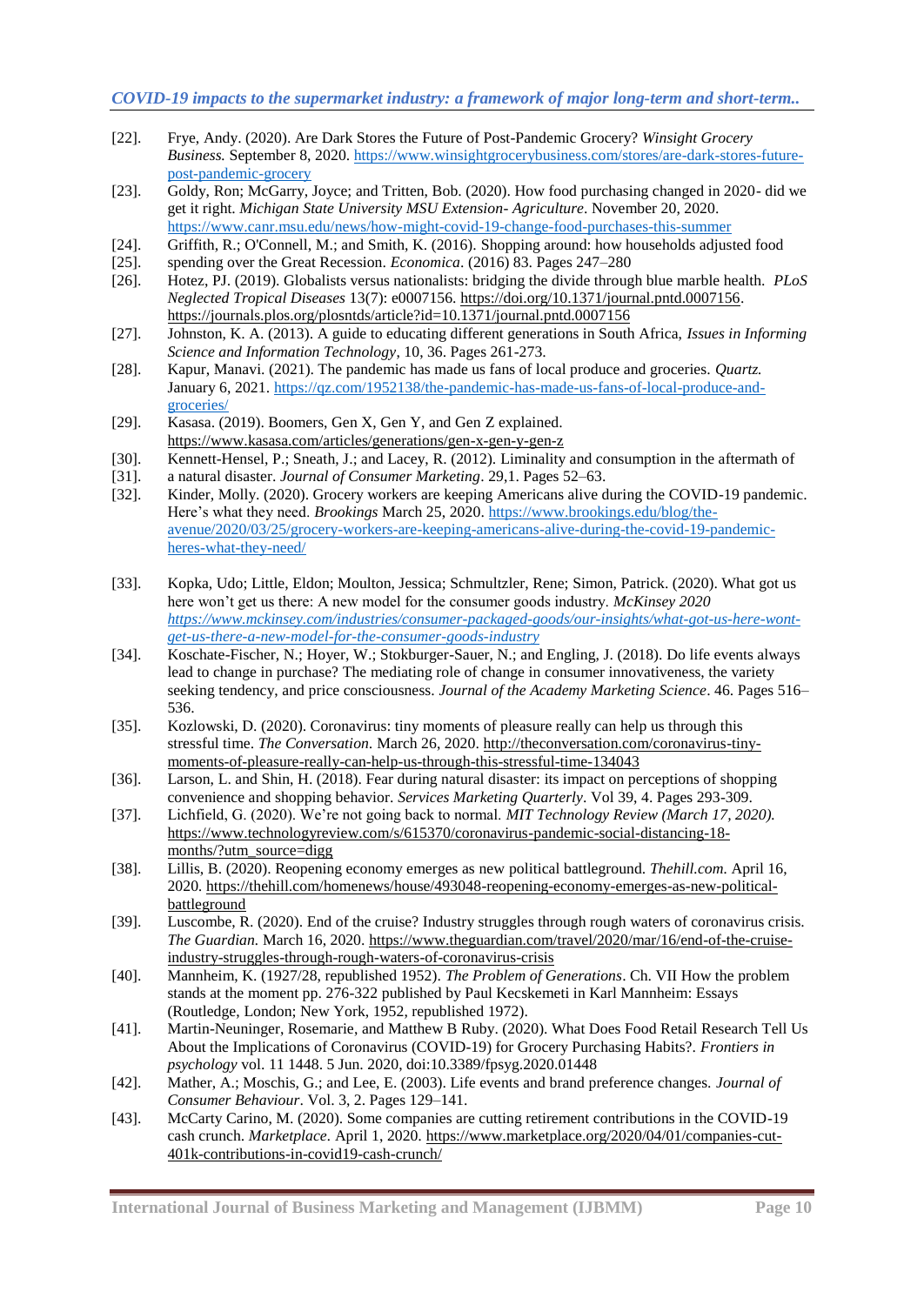- [44]. Mehta, Seema; Saxena, Tanjul, and Purohit, Neetu. (2020). The New Consumer Behaviour Paradigm amid COVID-19 Permanent or Transient? *Journal of Health Management.* 22(2). July 30, 2020. [https://doi.org/10.1177/0972063420940834](https://doi.org/10.1177%2F0972063420940834)
- [45]. Mo, L. (2013). Impact of food safety information on US poultry demand. *International Journal of Control.* ISSN 0003–6846: print/ISSN 1466–4283 online \_ 2013 Taylor & Francis http://www.tandfonline.com; http://dx.doi.org/10.1080/00036846.2011.613796.
- [46]. Moore, R.; Cunradi, C.; and Ames, G. (2004). Did substance use change after September 11th? An Analysis
- [47]. of a military cohort. *Military Medicine*. Vol. 169. October 2004. Pages 829-832.
- [48]. Morgan, Blake. (2020). 3 Lasting Changes to Grocery Shopping After Covid-19. *Forbes.* December 14, 2020. [https://www.forbes.com/sites/blakemorgan/2020/12/14/3-lasting-changes-to-grocery](https://www.forbes.com/sites/blakemorgan/2020/12/14/3-lasting-changes-to-grocery-shopping-after-covid-19/?sh=43856c6954e7)[shopping-after-covid-19/?sh=43856c6954e7](https://www.forbes.com/sites/blakemorgan/2020/12/14/3-lasting-changes-to-grocery-shopping-after-covid-19/?sh=43856c6954e7)
- [49]. Ng, S.; Slining, M.; and Popkin, B. (2014).Turning point for US diets? Recessionary effects or behavioral shifts in foods purchased and consumed. *American Journal of Clinical Nutrition*. 99. Pages 609–16.
- [50]. Nielsen. (2020). Key consumer behavior thresholds identified as the coronavirus outbreak evolves. [https://www.nielsen.com/us/en/insights/article/2020/key-consumer-behavior-thresholds-identified-as](https://www.nielsen.com/us/en/insights/article/2020/key-consumer-behavior-thresholds-identified-as-the-coronavirus-outbreak-evolves/?utm_source=sfmc&utm_medium=email&utm_campaign=newswire&utm_content=3-18-2020)[the-coronavirus-outbreak-](https://www.nielsen.com/us/en/insights/article/2020/key-consumer-behavior-thresholds-identified-as-the-coronavirus-outbreak-evolves/?utm_source=sfmc&utm_medium=email&utm_campaign=newswire&utm_content=3-18-2020)
- [evolves/?utm\\_source=sfmc&utm\\_medium=email&utm\\_campaign=newswire&utm\\_content=3-18-2020](https://www.nielsen.com/us/en/insights/article/2020/key-consumer-behavior-thresholds-identified-as-the-coronavirus-outbreak-evolves/?utm_source=sfmc&utm_medium=email&utm_campaign=newswire&utm_content=3-18-2020) [51]. Parry, E. and Urwin, P. (2017). The evidence base for generational differences: where do we go from
- here?, *Work, Aging and Retirement*, Volume 3, Issue 2, 1 April 2017. Pages 140– 148, <https://doi.org/10.1093/workar/waw037>
- [52]. Peyton, Nellie. (2021). Generation COVID: How young people are bouncing back. Thompson Reuters Long Read. January 8, 2021. [https://longreads.trust.org/item/generation-covid-young-people-future-](https://longreads.trust.org/item/generation-covid-young-people-future-2021-coronavirus)[2021-coronavirus](https://longreads.trust.org/item/generation-covid-young-people-future-2021-coronavirus)
- [53]. Politico. (2020). Coronavirus will change the world permanently. Here's how. *Politico*. April 12, 2020. [https://www.politico.com/news/magazine/2020/03/19/coronavirus-effect-economy-life-society](https://www.politico.com/news/magazine/2020/03/19/coronavirus-effect-economy-life-society-analysis-covid-135579)[analysis-covid-135579](https://www.politico.com/news/magazine/2020/03/19/coronavirus-effect-economy-life-society-analysis-covid-135579)
- [54]. Prasso, S. (2020). China's divorce spike is a warning to rest of locked-down world. *Bloomberg.* March 31, 2020*.* [https://www.bloomberg.com/news/articles/2020-03-31/divorces-spike-in-china-after](https://www.bloomberg.com/news/articles/2020-03-31/divorces-spike-in-china-after-coronavirus-quarantines)[coronavirus-quarantines](https://www.bloomberg.com/news/articles/2020-03-31/divorces-spike-in-china-after-coronavirus-quarantines)
- [55]. Rabobank. (2020). Personal review from Jack Shao, Hormel Foods Corporation, on March 18, 2020.
- [56]. Rainey, R. and McCaskill, N. (2020). 'No words for this': 10 million workers file jobless claims in just two weeks. *Politico.* April 2, 2020*.* [https://www.politico.com/news/2020/04/02/unemployment-claims](https://www.politico.com/news/2020/04/02/unemployment-claims-coronavirus-pandemic-161081)[coronavirus-pandemic-161081](https://www.politico.com/news/2020/04/02/unemployment-claims-coronavirus-pandemic-161081)
- [57]. Ranney, M.; Griffeth, V.; and Jha, A. (2020). Critical supply shortages- The need for ventilators and personal protective equipment during the Covid-19 pandemic. *The New England Journal of Medicine.* March 25, 2020*.* DOI: 10.1056/NEJMp2006141. <https://www.nejm.org/doi/full/10.1056/NEJMp2006141>
- [58]. Reiley, Laura. (2020). Bigger hauls, fewer choices: How the pandemic has changed our grocery shopping habits forever. The Washington Post. September 1, 2020.
- <https://www.washingtonpost.com/road-to-recovery/2020/09/01/grocery-shopping-coronavirus-impact/> [59]. Reynolds, I. and Urabe, E. (2020). Japan to fund firms to shift production out of China. *Bloomberg*
- *News.* April 8, 2020*.* [https://www.bloomberg.com/news/articles/2020-04-08/japan-to-fund-firms-to](https://www.bloomberg.com/news/articles/2020-04-08/japan-to-fund-firms-to-shift-production-out-of-china)[shift-production-out-of-china](https://www.bloomberg.com/news/articles/2020-04-08/japan-to-fund-firms-to-shift-production-out-of-china)
- [60]. Ricker, T. (2020). US interest in guns and home fitness gear surges during pandemic. *The Verge.* March 20, 2020[. https://www.theverge.com/2020/3/20/21187916/gun-interest-fitness-trend-us](https://www.theverge.com/2020/3/20/21187916/gun-interest-fitness-trend-us-coronavirus-yelp-trend)[coronavirus-yelp-trend](https://www.theverge.com/2020/3/20/21187916/gun-interest-fitness-trend-us-coronavirus-yelp-trend)
- [61]. Rogers, S. (2020). How virtual reality could help the travel & tourism industry in the aftermath of the coronavirus outbreak. *Forbes.* March 18, 2020*.*  [https://www.forbes.com/sites/solrogers/2020/03/18/virtual-reality-and-tourism-whats-already](https://www.forbes.com/sites/solrogers/2020/03/18/virtual-reality-and-tourism-whats-already-happening-is-it-the-future/#af6202c28a6a)[happening-is-it-the-future/#af6202c28a6a](https://www.forbes.com/sites/solrogers/2020/03/18/virtual-reality-and-tourism-whats-already-happening-is-it-the-future/#af6202c28a6a)
- [62]. Rogler, L.H. (2002). Historical generations and psychology: the case of the Great Depression and World War II. *American Psychologist,* 57(12), 1013-1023. [https://doi.org/10.1037/0003-](https://doi.org/10.1037/0003-066X.57.12.1013) [066X.57.12.1013](https://doi.org/10.1037/0003-066X.57.12.1013)
- [63]. Schuman, H. and Jacqueline S. (2020). Generations and collective memories. *American Sociological Review*, Vol. 54, no. 3, 1989. Pages 359–381. *JSTOR*, [www.jstor.org/stable/2095611.](http://www.jstor.org/stable/2095611.)